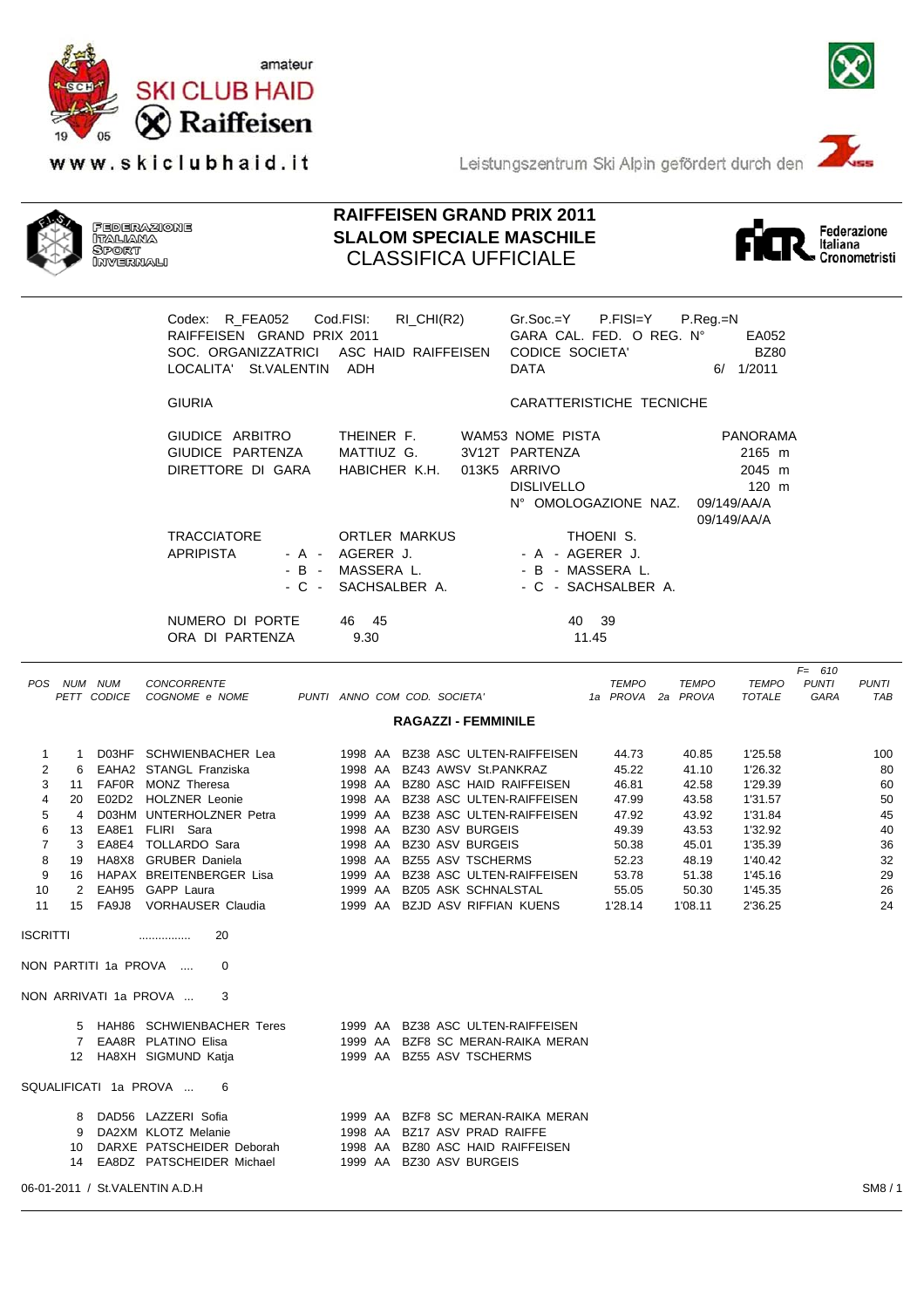|                           |                          |                              |                              | $F = 610$                                    |
|---------------------------|--------------------------|------------------------------|------------------------------|----------------------------------------------|
| NUM<br>POS.<br><b>NUM</b> | CONCORRENTE              |                              | <b>TEMPO</b><br><b>TEMPO</b> | <b>PUNTI</b><br><b>TEMPO</b><br><b>PUNTI</b> |
| PETT CODICE               | COGNOME e NOME           | PUNTI ANNO COM COD. SOCIETA' | 1a PROVA 2a PROVA            | TOTALE<br>TAB<br>GARA                        |
| 17                        | DAMN5 STOCKER Vivien     | 1999 AA BZ17 ASV PRAD RAIFFE |                              |                                              |
|                           | 18 EAM8K HILLEBRAND Vera | 1998 AA BZ78 ASV VIGILJOCH   |                              |                                              |
| NON PARTITI 2a PROVA  0   |                          |                              |                              |                                              |

NON ARRIVATI 2a PROVA ... 0

## SQUALIFICATI 2a PROVA ... 0

## **RAGAZZI - MASCHILE**

| 32<br>29<br>21 | D03ME GRUBER FREI Cristia<br>FA54H STARK Olaf<br>51 CAPZH KOENIGSRAINER Chris                |                                                                                                                                                                                                                                                                                                                                                                                                                                                                                                                                                                                                                                                                                                                                                                                                                              | 1998 AA BZ43 AWSV St.PANKRAZ<br>1999 AA BZ17 ASV PRAD RAIFFE | 44.92<br>45.46                                                                                                                                                                                                                                                                                                                                                                                                                                                                                                                                                                                                                                                                                                                                                                                                                                                  | 41.15<br>40.69                                                                                                                                          | 1'26.07<br>1'26.15                                                                                                | 80<br>60                                                                                                                                               |
|----------------|----------------------------------------------------------------------------------------------|------------------------------------------------------------------------------------------------------------------------------------------------------------------------------------------------------------------------------------------------------------------------------------------------------------------------------------------------------------------------------------------------------------------------------------------------------------------------------------------------------------------------------------------------------------------------------------------------------------------------------------------------------------------------------------------------------------------------------------------------------------------------------------------------------------------------------|--------------------------------------------------------------|-----------------------------------------------------------------------------------------------------------------------------------------------------------------------------------------------------------------------------------------------------------------------------------------------------------------------------------------------------------------------------------------------------------------------------------------------------------------------------------------------------------------------------------------------------------------------------------------------------------------------------------------------------------------------------------------------------------------------------------------------------------------------------------------------------------------------------------------------------------------|---------------------------------------------------------------------------------------------------------------------------------------------------------|-------------------------------------------------------------------------------------------------------------------|--------------------------------------------------------------------------------------------------------------------------------------------------------|
|                |                                                                                              |                                                                                                                                                                                                                                                                                                                                                                                                                                                                                                                                                                                                                                                                                                                                                                                                                              |                                                              |                                                                                                                                                                                                                                                                                                                                                                                                                                                                                                                                                                                                                                                                                                                                                                                                                                                                 |                                                                                                                                                         |                                                                                                                   |                                                                                                                                                        |
|                |                                                                                              |                                                                                                                                                                                                                                                                                                                                                                                                                                                                                                                                                                                                                                                                                                                                                                                                                              |                                                              |                                                                                                                                                                                                                                                                                                                                                                                                                                                                                                                                                                                                                                                                                                                                                                                                                                                                 |                                                                                                                                                         |                                                                                                                   |                                                                                                                                                        |
|                |                                                                                              |                                                                                                                                                                                                                                                                                                                                                                                                                                                                                                                                                                                                                                                                                                                                                                                                                              | 1998 AA BZ72 ASC PASSEIER                                    | 46.44                                                                                                                                                                                                                                                                                                                                                                                                                                                                                                                                                                                                                                                                                                                                                                                                                                                           | 40.46                                                                                                                                                   | 1'26.90                                                                                                           | 50                                                                                                                                                     |
|                | FAEA8 LOCHMANN Simon                                                                         |                                                                                                                                                                                                                                                                                                                                                                                                                                                                                                                                                                                                                                                                                                                                                                                                                              | 1999 AA BZ78 ASV VIGILJOCH                                   | 44.87                                                                                                                                                                                                                                                                                                                                                                                                                                                                                                                                                                                                                                                                                                                                                                                                                                                           | 42.08                                                                                                                                                   | 1'26.95                                                                                                           | 45                                                                                                                                                     |
| 50             | C04C7 D'ANGELO Samuel                                                                        |                                                                                                                                                                                                                                                                                                                                                                                                                                                                                                                                                                                                                                                                                                                                                                                                                              | 1998 AA BZ29 ASC RESCHEN                                     | 46.39                                                                                                                                                                                                                                                                                                                                                                                                                                                                                                                                                                                                                                                                                                                                                                                                                                                           | 40.98                                                                                                                                                   | 1'27.37                                                                                                           | 40                                                                                                                                                     |
| 38             | EALDV SATTO Daniel                                                                           |                                                                                                                                                                                                                                                                                                                                                                                                                                                                                                                                                                                                                                                                                                                                                                                                                              | 1999 AA BZ05 ASK SCHNALSTAL                                  | 46.43                                                                                                                                                                                                                                                                                                                                                                                                                                                                                                                                                                                                                                                                                                                                                                                                                                                           | 42.02                                                                                                                                                   | 1'28.45                                                                                                           | 36                                                                                                                                                     |
| 22             | DAJYC TENDI CAPOBIANCHI A                                                                    |                                                                                                                                                                                                                                                                                                                                                                                                                                                                                                                                                                                                                                                                                                                                                                                                                              | 1998 AA BZ17 ASV PRAD RAIFFE                                 | 47.00                                                                                                                                                                                                                                                                                                                                                                                                                                                                                                                                                                                                                                                                                                                                                                                                                                                           | 41.48                                                                                                                                                   | 1'28.48                                                                                                           | 32                                                                                                                                                     |
| 28             | DACHV TRIBUS Maximilian                                                                      |                                                                                                                                                                                                                                                                                                                                                                                                                                                                                                                                                                                                                                                                                                                                                                                                                              | 1998 AA BZF8 SC MERAN-RAIKA MERAN                            | 50.73                                                                                                                                                                                                                                                                                                                                                                                                                                                                                                                                                                                                                                                                                                                                                                                                                                                           | 37.82                                                                                                                                                   | 1'28.55                                                                                                           | 29                                                                                                                                                     |
|                |                                                                                              |                                                                                                                                                                                                                                                                                                                                                                                                                                                                                                                                                                                                                                                                                                                                                                                                                              |                                                              | 46.43                                                                                                                                                                                                                                                                                                                                                                                                                                                                                                                                                                                                                                                                                                                                                                                                                                                           | 43.08                                                                                                                                                   |                                                                                                                   | 26                                                                                                                                                     |
|                |                                                                                              |                                                                                                                                                                                                                                                                                                                                                                                                                                                                                                                                                                                                                                                                                                                                                                                                                              |                                                              |                                                                                                                                                                                                                                                                                                                                                                                                                                                                                                                                                                                                                                                                                                                                                                                                                                                                 |                                                                                                                                                         |                                                                                                                   | 24                                                                                                                                                     |
|                |                                                                                              |                                                                                                                                                                                                                                                                                                                                                                                                                                                                                                                                                                                                                                                                                                                                                                                                                              |                                                              |                                                                                                                                                                                                                                                                                                                                                                                                                                                                                                                                                                                                                                                                                                                                                                                                                                                                 |                                                                                                                                                         |                                                                                                                   | 22                                                                                                                                                     |
|                |                                                                                              |                                                                                                                                                                                                                                                                                                                                                                                                                                                                                                                                                                                                                                                                                                                                                                                                                              |                                                              |                                                                                                                                                                                                                                                                                                                                                                                                                                                                                                                                                                                                                                                                                                                                                                                                                                                                 |                                                                                                                                                         |                                                                                                                   | 20                                                                                                                                                     |
|                |                                                                                              |                                                                                                                                                                                                                                                                                                                                                                                                                                                                                                                                                                                                                                                                                                                                                                                                                              |                                                              |                                                                                                                                                                                                                                                                                                                                                                                                                                                                                                                                                                                                                                                                                                                                                                                                                                                                 |                                                                                                                                                         |                                                                                                                   | 18                                                                                                                                                     |
|                |                                                                                              |                                                                                                                                                                                                                                                                                                                                                                                                                                                                                                                                                                                                                                                                                                                                                                                                                              |                                                              |                                                                                                                                                                                                                                                                                                                                                                                                                                                                                                                                                                                                                                                                                                                                                                                                                                                                 |                                                                                                                                                         |                                                                                                                   | 16                                                                                                                                                     |
|                |                                                                                              |                                                                                                                                                                                                                                                                                                                                                                                                                                                                                                                                                                                                                                                                                                                                                                                                                              |                                                              |                                                                                                                                                                                                                                                                                                                                                                                                                                                                                                                                                                                                                                                                                                                                                                                                                                                                 |                                                                                                                                                         |                                                                                                                   | 15                                                                                                                                                     |
|                |                                                                                              |                                                                                                                                                                                                                                                                                                                                                                                                                                                                                                                                                                                                                                                                                                                                                                                                                              |                                                              |                                                                                                                                                                                                                                                                                                                                                                                                                                                                                                                                                                                                                                                                                                                                                                                                                                                                 |                                                                                                                                                         |                                                                                                                   | 14                                                                                                                                                     |
|                |                                                                                              |                                                                                                                                                                                                                                                                                                                                                                                                                                                                                                                                                                                                                                                                                                                                                                                                                              |                                                              |                                                                                                                                                                                                                                                                                                                                                                                                                                                                                                                                                                                                                                                                                                                                                                                                                                                                 |                                                                                                                                                         |                                                                                                                   | 13                                                                                                                                                     |
|                |                                                                                              |                                                                                                                                                                                                                                                                                                                                                                                                                                                                                                                                                                                                                                                                                                                                                                                                                              |                                                              |                                                                                                                                                                                                                                                                                                                                                                                                                                                                                                                                                                                                                                                                                                                                                                                                                                                                 |                                                                                                                                                         |                                                                                                                   | 12                                                                                                                                                     |
|                |                                                                                              |                                                                                                                                                                                                                                                                                                                                                                                                                                                                                                                                                                                                                                                                                                                                                                                                                              |                                                              |                                                                                                                                                                                                                                                                                                                                                                                                                                                                                                                                                                                                                                                                                                                                                                                                                                                                 |                                                                                                                                                         |                                                                                                                   | 11                                                                                                                                                     |
|                |                                                                                              |                                                                                                                                                                                                                                                                                                                                                                                                                                                                                                                                                                                                                                                                                                                                                                                                                              |                                                              |                                                                                                                                                                                                                                                                                                                                                                                                                                                                                                                                                                                                                                                                                                                                                                                                                                                                 |                                                                                                                                                         |                                                                                                                   | 10                                                                                                                                                     |
|                |                                                                                              |                                                                                                                                                                                                                                                                                                                                                                                                                                                                                                                                                                                                                                                                                                                                                                                                                              |                                                              |                                                                                                                                                                                                                                                                                                                                                                                                                                                                                                                                                                                                                                                                                                                                                                                                                                                                 |                                                                                                                                                         |                                                                                                                   | 9                                                                                                                                                      |
|                |                                                                                              |                                                                                                                                                                                                                                                                                                                                                                                                                                                                                                                                                                                                                                                                                                                                                                                                                              |                                                              |                                                                                                                                                                                                                                                                                                                                                                                                                                                                                                                                                                                                                                                                                                                                                                                                                                                                 |                                                                                                                                                         |                                                                                                                   | 8                                                                                                                                                      |
|                | 35<br>2                                                                                      |                                                                                                                                                                                                                                                                                                                                                                                                                                                                                                                                                                                                                                                                                                                                                                                                                              |                                                              |                                                                                                                                                                                                                                                                                                                                                                                                                                                                                                                                                                                                                                                                                                                                                                                                                                                                 |                                                                                                                                                         |                                                                                                                   |                                                                                                                                                        |
|                |                                                                                              |                                                                                                                                                                                                                                                                                                                                                                                                                                                                                                                                                                                                                                                                                                                                                                                                                              |                                                              |                                                                                                                                                                                                                                                                                                                                                                                                                                                                                                                                                                                                                                                                                                                                                                                                                                                                 |                                                                                                                                                         |                                                                                                                   |                                                                                                                                                        |
|                |                                                                                              |                                                                                                                                                                                                                                                                                                                                                                                                                                                                                                                                                                                                                                                                                                                                                                                                                              |                                                              |                                                                                                                                                                                                                                                                                                                                                                                                                                                                                                                                                                                                                                                                                                                                                                                                                                                                 |                                                                                                                                                         |                                                                                                                   |                                                                                                                                                        |
|                |                                                                                              |                                                                                                                                                                                                                                                                                                                                                                                                                                                                                                                                                                                                                                                                                                                                                                                                                              |                                                              |                                                                                                                                                                                                                                                                                                                                                                                                                                                                                                                                                                                                                                                                                                                                                                                                                                                                 |                                                                                                                                                         |                                                                                                                   |                                                                                                                                                        |
|                | 5                                                                                            |                                                                                                                                                                                                                                                                                                                                                                                                                                                                                                                                                                                                                                                                                                                                                                                                                              |                                                              |                                                                                                                                                                                                                                                                                                                                                                                                                                                                                                                                                                                                                                                                                                                                                                                                                                                                 |                                                                                                                                                         |                                                                                                                   |                                                                                                                                                        |
|                |                                                                                              |                                                                                                                                                                                                                                                                                                                                                                                                                                                                                                                                                                                                                                                                                                                                                                                                                              |                                                              |                                                                                                                                                                                                                                                                                                                                                                                                                                                                                                                                                                                                                                                                                                                                                                                                                                                                 |                                                                                                                                                         |                                                                                                                   |                                                                                                                                                        |
|                |                                                                                              |                                                                                                                                                                                                                                                                                                                                                                                                                                                                                                                                                                                                                                                                                                                                                                                                                              |                                                              |                                                                                                                                                                                                                                                                                                                                                                                                                                                                                                                                                                                                                                                                                                                                                                                                                                                                 |                                                                                                                                                         |                                                                                                                   |                                                                                                                                                        |
|                |                                                                                              |                                                                                                                                                                                                                                                                                                                                                                                                                                                                                                                                                                                                                                                                                                                                                                                                                              |                                                              |                                                                                                                                                                                                                                                                                                                                                                                                                                                                                                                                                                                                                                                                                                                                                                                                                                                                 |                                                                                                                                                         |                                                                                                                   |                                                                                                                                                        |
|                |                                                                                              |                                                                                                                                                                                                                                                                                                                                                                                                                                                                                                                                                                                                                                                                                                                                                                                                                              |                                                              |                                                                                                                                                                                                                                                                                                                                                                                                                                                                                                                                                                                                                                                                                                                                                                                                                                                                 |                                                                                                                                                         |                                                                                                                   |                                                                                                                                                        |
|                |                                                                                              |                                                                                                                                                                                                                                                                                                                                                                                                                                                                                                                                                                                                                                                                                                                                                                                                                              |                                                              |                                                                                                                                                                                                                                                                                                                                                                                                                                                                                                                                                                                                                                                                                                                                                                                                                                                                 |                                                                                                                                                         |                                                                                                                   |                                                                                                                                                        |
|                | 2                                                                                            |                                                                                                                                                                                                                                                                                                                                                                                                                                                                                                                                                                                                                                                                                                                                                                                                                              |                                                              |                                                                                                                                                                                                                                                                                                                                                                                                                                                                                                                                                                                                                                                                                                                                                                                                                                                                 |                                                                                                                                                         |                                                                                                                   |                                                                                                                                                        |
|                |                                                                                              |                                                                                                                                                                                                                                                                                                                                                                                                                                                                                                                                                                                                                                                                                                                                                                                                                              |                                                              |                                                                                                                                                                                                                                                                                                                                                                                                                                                                                                                                                                                                                                                                                                                                                                                                                                                                 |                                                                                                                                                         |                                                                                                                   |                                                                                                                                                        |
|                |                                                                                              |                                                                                                                                                                                                                                                                                                                                                                                                                                                                                                                                                                                                                                                                                                                                                                                                                              |                                                              |                                                                                                                                                                                                                                                                                                                                                                                                                                                                                                                                                                                                                                                                                                                                                                                                                                                                 |                                                                                                                                                         |                                                                                                                   |                                                                                                                                                        |
|                | 0                                                                                            |                                                                                                                                                                                                                                                                                                                                                                                                                                                                                                                                                                                                                                                                                                                                                                                                                              |                                                              |                                                                                                                                                                                                                                                                                                                                                                                                                                                                                                                                                                                                                                                                                                                                                                                                                                                                 |                                                                                                                                                         |                                                                                                                   |                                                                                                                                                        |
|                |                                                                                              |                                                                                                                                                                                                                                                                                                                                                                                                                                                                                                                                                                                                                                                                                                                                                                                                                              |                                                              |                                                                                                                                                                                                                                                                                                                                                                                                                                                                                                                                                                                                                                                                                                                                                                                                                                                                 |                                                                                                                                                         |                                                                                                                   |                                                                                                                                                        |
|                |                                                                                              |                                                                                                                                                                                                                                                                                                                                                                                                                                                                                                                                                                                                                                                                                                                                                                                                                              |                                                              |                                                                                                                                                                                                                                                                                                                                                                                                                                                                                                                                                                                                                                                                                                                                                                                                                                                                 |                                                                                                                                                         |                                                                                                                   |                                                                                                                                                        |
|                |                                                                                              |                                                                                                                                                                                                                                                                                                                                                                                                                                                                                                                                                                                                                                                                                                                                                                                                                              |                                                              |                                                                                                                                                                                                                                                                                                                                                                                                                                                                                                                                                                                                                                                                                                                                                                                                                                                                 |                                                                                                                                                         |                                                                                                                   |                                                                                                                                                        |
|                |                                                                                              |                                                                                                                                                                                                                                                                                                                                                                                                                                                                                                                                                                                                                                                                                                                                                                                                                              |                                                              |                                                                                                                                                                                                                                                                                                                                                                                                                                                                                                                                                                                                                                                                                                                                                                                                                                                                 |                                                                                                                                                         |                                                                                                                   |                                                                                                                                                        |
|                | 31<br>39<br>27<br>41<br>34<br>42<br>47<br>53<br>49<br>36<br>44<br>48<br>33<br>ISCRITTI<br>46 | DA2XW KAHLERT Leonard<br>FA9J2 REITERER Samuel<br>FA9HX SCHWABL Stefan<br>FA9HM DONA' Fabian<br>DAMN1 MARSEILER Johannes<br><b>EAM8F RAICH David</b><br>DAW26 KOFLER Achim<br>FA9J0 OBERTEGGER Lukas<br>FANFR FEDERSPIEL Manuel<br>LATTK NERVO Nicolas<br>23 DADAM CAREGNATO Marco<br>FA6N9 HOFER Alex<br>DAMN6 TSCHENETT Thomas<br>EA012 PRANTL Manuel<br>.<br>NON PARTITI 1a PROVA<br>43 LA15N FELDERER Jonas<br>HA8XK FREI Felix<br>NON ARRIVATI 1a PROVA<br>25 A037R UNTERHOLZNER Julian<br>30 FAH9D BERGER Martin<br>40 FA9HR PINEIDER Hannes<br>52 FAP6Y STRIMMER Julian<br>55 FA301 KIEM Lukas<br>SQUALIFICATI 1a PROVA<br>24 FA0D0 STARK Alexander<br>26 CA960 THEINER Marc<br>NON PARTITI 2a PROVA<br>NON ARRIVATI 2a PROVA  2<br>54 HA14K GANNER Sebastian<br>SQUALIFICATI 2a PROVA    1<br>45 LA15R HOLZNER Lukas |                                                              | 1999 AA BZ17 ASV PRAD RAIFFE<br>1999 AA BZJD ASV RIFFIAN KUENS<br>1999 AA BZJD ASV RIFFIAN KUENS<br>1998 AA BZJD ASV RIFFIAN KUENS<br>1999 AA BZ17 ASV PRAD RAIFFE<br>1999 AA BZ78 ASV VIGILJOCH<br>1998 AA BZ72 ASC PASSEIER<br>1999 AA BZJD ASV RIFFIAN KUENS<br>1999 AA BZ29 ASC RESCHEN<br>1999 AA BZJD ASV RIFFIAN KUENS<br>1999 AA BZ17 ASV PRAD RAIFFE<br>1999 AA BZ17 ASV PRAD RAIFFE<br>1999 AA BZJJ TRAININGZENTRUM<br>1999 AA BZJD ASV RIFFIAN KUENS<br>1999 AA BZ55 ASV TSCHERMS<br>1998 AA BZ38 ASC ULTEN-RAIFFEISEN<br>1998 AA BZ78 ASV VIGILJOCH<br>1999 AA BZJD ASV RIFFIAN KUENS<br>1998 AA BZ17 ASV PRAD RAIFFE<br>1999 AA BZJJ TRAININGZENTRUM<br>1998 AA BZJJ TRAININGZENTRUM<br>1998 AA BZJJ TRAININGZENTRUM<br>37 EAM8P MARGESIN Niklas 1998 AA BZ78 ASV VIGILJOCH<br>1999 AA BZF8 SC MERAN-RAIKA MERAN<br>1999 AA BZJD ASV RIFFIAN KUENS | 46.76<br>48.84<br>49.85<br>50.86<br>50.95<br>51.70<br>51.62<br>53.54<br>52.82<br>1999 AA BZF8 SC MERAN-RAIKA MERAN 1'01.46<br>54.60<br>56.73<br>1'05.85 | 43.55<br>45.49<br>45.01<br>45.64<br>46.69<br>46.01<br>48.09<br>46.97<br>49.40<br>41.06<br>49.47<br>49.08<br>42.26 | 1'29.51<br>1'30.31<br>1'34.33<br>1'34.86<br>1'36.50<br>1'37.64<br>1'37.71<br>1'39.71<br>1'40.51<br>1'42.22<br>1'42.52<br>1'44.07<br>1'45.81<br>1'48.11 |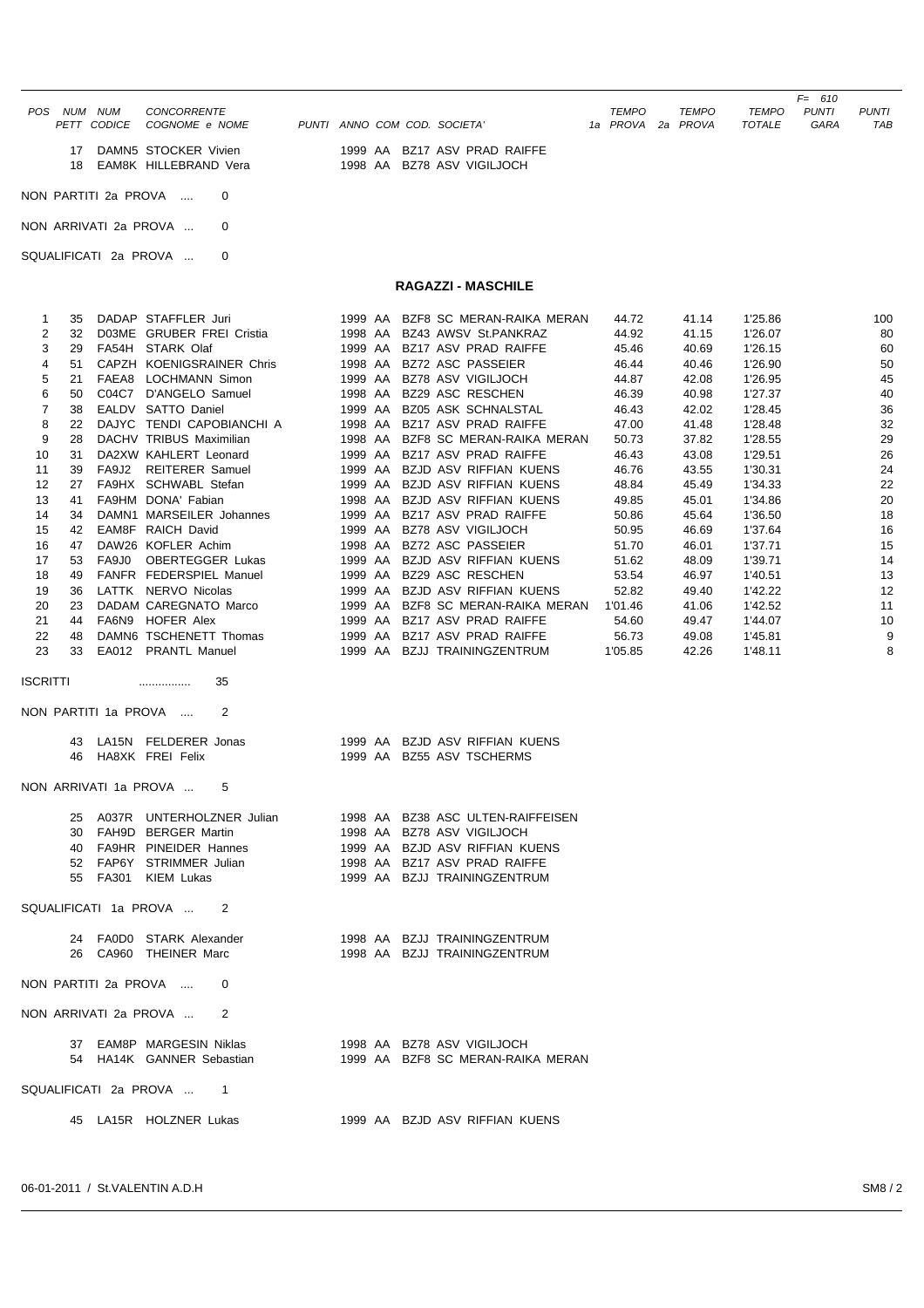|                 |                            |             |                                                 |  |         |  |                                                               |  |                   |  |              |               | $F = 610$    |              |
|-----------------|----------------------------|-------------|-------------------------------------------------|--|---------|--|---------------------------------------------------------------|--|-------------------|--|--------------|---------------|--------------|--------------|
|                 | POS NUM NUM                |             | <b>CONCORRENTE</b>                              |  |         |  |                                                               |  | <b>TEMPO</b>      |  | <b>TEMPO</b> | <b>TEMPO</b>  | <b>PUNTI</b> | <b>PUNTI</b> |
|                 |                            | PETT CODICE | COGNOME e NOME                                  |  |         |  | PUNTI ANNO COM COD. SOCIETA'                                  |  | 1a PROVA 2a PROVA |  |              | <b>TOTALE</b> | <b>GARA</b>  | <b>TAB</b>   |
|                 | <b>ALLIEVI - FEMMINILE</b> |             |                                                 |  |         |  |                                                               |  |                   |  |              |               |              |              |
| 1               | 57                         |             | A01LR HOFER Ramona                              |  |         |  | 1996 AA BZ72 ASC PASSEIER                                     |  | 41.37             |  | 37.54        | 1'18.91       | 0.00         | 100          |
| 2               | 63                         |             | 80CWM REINSTADLER Mara                          |  |         |  | 1997 AA BZG8 ASC ORTLER                                       |  | 42.57             |  | 38.80        | 1'21.37       |              | 80           |
| 3               | 58                         |             | HAECO FABRI Milou                               |  |         |  | 1996 AA BZ80 ASC HAID RAIFFEISEN                              |  | 42.73             |  | 39.51        | 1'22.24       | 25.74        | 60           |
| 4               | 68                         |             | AAEW0 MARK Jessica                              |  |         |  | 1996 AA BZ80 ASC HAID RAIFFEISEN                              |  | 44.20             |  | 39.29        | 1'23.49       | 35.40        | 50           |
| 5               | 67                         |             | CAX9R SCHWALT Eva                               |  |         |  | 1997 AA BZ17 ASV PRAD RAIFFE                                  |  | 43.86             |  | 39.98        | 1'23.84       |              | 45           |
| 6               | 64                         | A01LT       | <b>BRUNNER Lara</b>                             |  | 1997 AA |  | BZ43 AWSV St.PANKRAZ                                          |  | 44.04             |  | 39.81        | 1'23.85       |              | 40           |
| 7               | 65                         |             | CAEV1 GLIRA Lisamarie                           |  |         |  | 1997 AA BZ72 ASC PASSEIER                                     |  | 45.16             |  | 39.83        | 1'24.99       |              | 36           |
| 8               | 56                         |             | A00C9 GRUBER Katharina                          |  |         |  | 1997 AA BZ17 ASV PRAD RAIFFE                                  |  | 46.76             |  | 41.03        | 1'27.79       |              | 32           |
| 9               | 66                         |             | CAPYN BRUGGER MARIE Chris                       |  |         |  | 1996 AA BZ78 ASV VIGILJOCH                                    |  | 52.74             |  | 40.93        | 1'33.67       | 114.10       | 29           |
| 10              | 60                         |             | DANMP ALBER Anna                                |  |         |  | 1996 AA BZ29 ASC RESCHEN                                      |  | 59.63             |  | 41.52        | 1'41.15       | 171.92       | 26           |
| 11              | 59                         |             | 90411 PFEIFER Maria                             |  |         |  | 1997 AA BZG8 ASC ORTLER                                       |  | 1'11.07           |  | 39.32        | 1'50.39       |              | 24           |
| <b>ISCRITTI</b> |                            |             | 13<br>NON PARTITI 1a PROVA<br>$\Omega$          |  |         |  |                                                               |  |                   |  |              |               |              |              |
|                 |                            |             | NON ARRIVATI 1a PROVA<br>2                      |  |         |  |                                                               |  |                   |  |              |               |              |              |
|                 |                            |             | 61 A02XT FIEG Franziska<br>62 EAJC3 STECK Sarah |  |         |  | 1997 AA BZF8 SC MERAN-RAIKA MERAN<br>1997 AA BZ29 ASC RESCHEN |  |                   |  |              |               |              |              |
|                 |                            |             | SQUALIFICATI 1a PROVA<br>0                      |  |         |  |                                                               |  |                   |  |              |               |              |              |
|                 |                            |             | NON PARTITI 2a PROVA<br>0                       |  |         |  |                                                               |  |                   |  |              |               |              |              |
|                 |                            |             | NON ARRIVATI 2a PROVA<br>$\Omega$               |  |         |  |                                                               |  |                   |  |              |               |              |              |
|                 |                            |             | SQUALIFICATI 2a PROVA<br>$\Omega$               |  |         |  |                                                               |  |                   |  |              |               |              |              |

## **ALLIEVI - MASCHILE**

|                 | 78 | CAX9P        | SACHSALBER Jannik          | 1996 AA | BZ30 ASV BURGEIS            | 40.32   | 36.35   | 1'16.67 | 0.00   | 100 |
|-----------------|----|--------------|----------------------------|---------|-----------------------------|---------|---------|---------|--------|-----|
| 2               | 77 | A02X4        | <b>ZESCHG Martin</b>       | 1996 AA | BZF8 SC MERAN-RAIKA MERAN   | 41.01   | 37.32   | 1'18.33 | 13.21  | 80  |
| 3               | 72 | DA6TF        | <b>PLATTER Filip</b>       | 1997 AA | <b>BZJJ TRAININGZENTRUM</b> | 41.33   | 38.14   | 1'19.47 |        | 60  |
| 4               | 82 | EA011        | <b>PRANTL Patrick</b>      | 1997 AA | <b>BZJJ TRAININGZENTRUM</b> | 41.86   | 38.47   | 1'20.33 |        | 50  |
| 5               | 99 | CANJJ        | CHIZZALI Manuel            | 1997 AA | BZF8 SC MERAN-RAIKA MERAN   | 42.81   | 38.19   | 1'21.00 |        | 45  |
| 6               | 87 | FAFA0        | <b>GUNSCH Janik</b>        | 1997 AA | BZ30 ASV BURGEIS            | 42.76   | 38.63   | 1'21.39 |        | 40  |
| $\overline{7}$  | 81 | CA963        | JANSER Johannes            | 1997 AA | BZJJ TRAININGZENTRUM        | 43.35   | 38.74   | 1'22.09 |        | 36  |
| 8               | 80 | 80CVN        | <b>THOENI Tobias</b>       | 1997 AA | <b>BZG8 ASC ORTLER</b>      | 43.36   | 39.90   | 1'23.26 |        | 32  |
| 9               | 79 | A01NX        | <b>ZUECH Dominik</b>       | 1996 AA | <b>BZ55 ASV TSCHERMS</b>    | 38.00   | 45.30   | 1'23.30 | 52.75  | 29  |
| 10              | 95 | 9040X        | <b>REINSTADLER Jonas</b>   | 1997 AA | BZG8 ASC ORTLER             | 44.65   | 40.10   | 1'24.75 |        | 26  |
| 11              | 84 | DAT6N        | RAICH Aaron                | 1997 AA | <b>BZ72 ASC PASSEIER</b>    | 44.48   | 41.16   | 1'25.64 |        | 24  |
| 12              | 76 | <b>CAETY</b> | <b>GUFLER Markus</b>       | 1997 AA | BZ72 ASC PASSEIER           | 46.38   | 41.71   | 1'28.09 |        | 22  |
| 13              | 90 |              | <b>EAMER GRUBER Daniel</b> | 1997 AA | BZ43 AWSV St.PANKRAZ        | 48.27   | 41.88   | 1'30.15 |        | 20  |
| 14              | 71 | CA95Y        | WALLNOEFER Jan             | 1996 AA | BZ17 ASV PRAD RAIFFE        | 54.53   | 35.79   | 1'30.32 | 108.60 | 18  |
| 15              | 91 | <b>FAECT</b> | <b>ORTLER Hannes</b>       | 1996 AA | <b>BZ30 ASV BURGEIS</b>     | 54.48   | 37.39   | 1'31.87 | 120.93 | 16  |
| 16              | 85 | DA6TH        | <b>FABI</b> Sebastian      | 1997 AA | <b>BZ30 ASV BURGEIS</b>     | 54.93   | 40.33   | 1'35.26 |        | 15  |
| 17              | 73 | A01NW        | <b>EGGER Christian</b>     | 1996 AA | BZ78 ASV VIGILJOCH          | 57.55   | 39.34   | 1'36.89 | 160.87 | 14  |
| 18              | 86 | HAE3D        | <b>HOFER Patrick</b>       | 1996 AA | BZF8 SC MERAN-RAIKA MERAN   | 55.44   | 41.51   | 1'36.95 | 161.35 | 13  |
| 19              | 88 | CAX9W        | ZIERNHELD Michael          | 1997 AA | BZ30 ASV BURGEIS            | 57.21   | 40.76   | 1'37.97 |        | 12  |
| 20              | 89 | DAD58        | LAZZERI Luca               | 1997 AA | BZF8 SC MERAN-RAIKA MERAN   | 59.66   | 42.22   | 1'41.88 |        | 11  |
| 21              | 75 | DAXH9        | ALBER Roland               | 1997 AA | BZF8 SC MERAN-RAIKA MERAN   | 44.04   | 1'01.51 | 1'45.55 |        | 10  |
| 22              | 93 | A01A1        | OSTI Davide                | 1996 AA | BZ55 ASV TSCHERMS           | 1'23.09 | 40.89   | 2'03.98 | 376.41 | 9   |
|                 |    |              |                            |         |                             |         |         |         |        |     |
| <b>ISCRITTI</b> |    |              | 31<br>                     |         |                             |         |         |         |        |     |
|                 |    |              |                            |         |                             |         |         |         |        |     |

NON PARTITI 1a PROVA .... 2

|  | 83 90156 KLOTZ Rene        | 1996 AA BZ43 AWSV St.PANKRAZ     |
|--|----------------------------|----------------------------------|
|  | 96 AAEVZ PUNT Lucas Manuel | 1997 AA BZ80 ASC HAID RAIFFEISEN |

NON ARRIVATI 1a PROVA ... 6

|  | 69 A00Y5 ZOESCHG Patrick |  | 1996 AA BZ43 AWSV St.PANKRAZ |
|--|--------------------------|--|------------------------------|
|  | 70 A0037 OBERHOFER Jonas |  | 1997 AA BZ05 ASK SCHNALSTAL  |
|  | 74 DA6TJ TOLARDO Samuel  |  | 1997 AA BZ30 ASV BURGEIS     |

06-01-2011 / St.VALENTIN A.D.H SM8 / 3